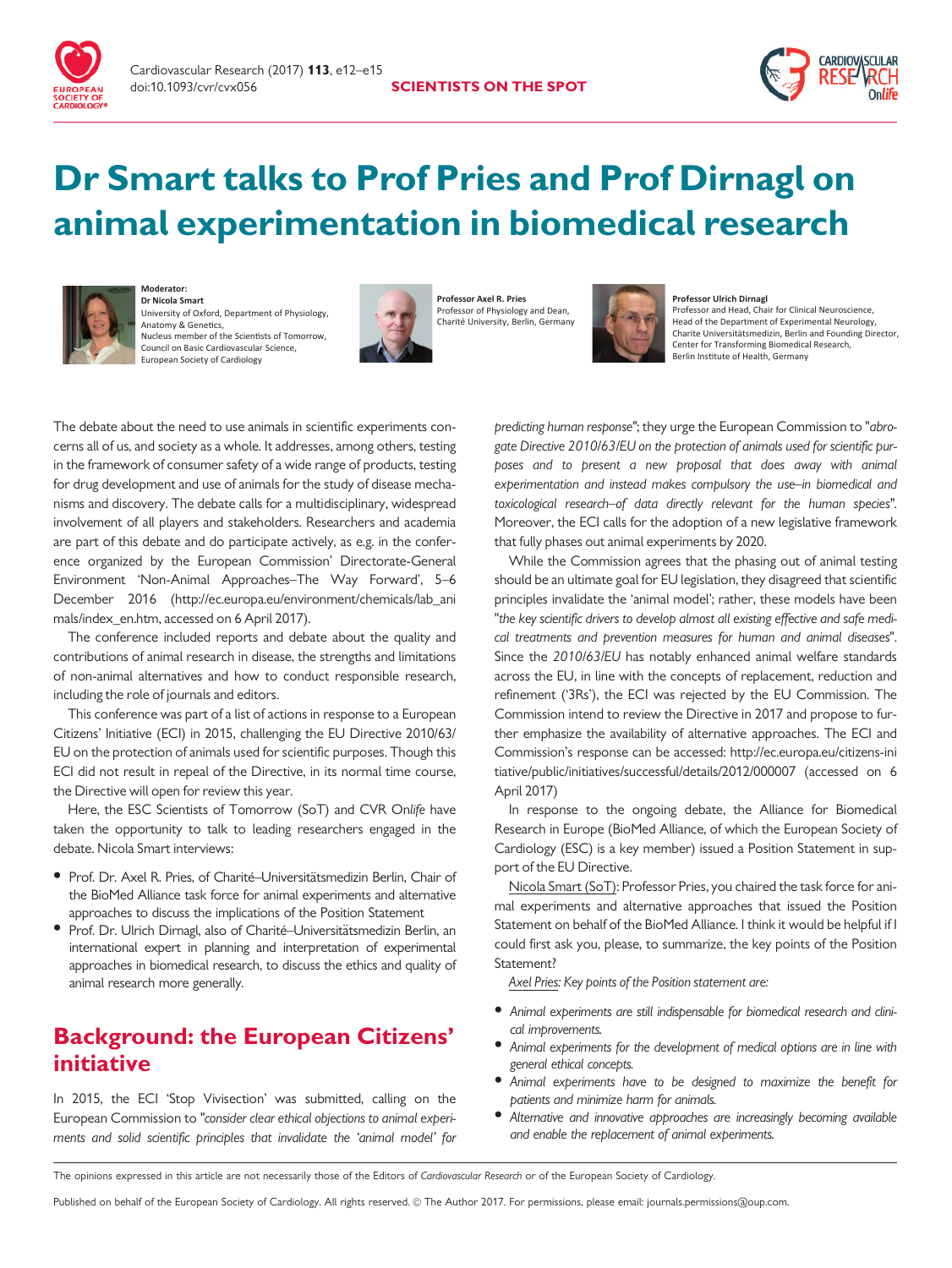The Biomed Alliance urges funding agencies and policy makers to support the development and use of alternative approaches by targeted incentives.

The last point is of particular importance: The ethical basis for the acceptance of indispensable experimentation including laboratory animals requires not only high standards for animal experiments but also the active search for alternatives and a bold support for respective initiatives by the scientific community and on a political level.

Nicola Smart: What changes, if any, do you envisage, as a result of the Position Statement? Essentially, we have been working within the legislation set out under the Directive and with consideration of the 3Rs since at least 2010 and, in most EU countries, long before that–what more should be done and how will this be promoted?

Axel Pries: This is a very relevant question since, as you state, the 3Rs principles have been around for quite some time. Obviously, the implementation of these principles has been and is a continuous process. As a consequence, there have been improvements in handling of laboratory animals and also in the development of alternative approaches. However, self-stabilizing mechanisms within the scientific community may prevent implementation of new approaches with optimal speed. For example, if funding organizations and high impact journals require animal experiments for successful applications, younger researchers will comply with these conditions, in turn enforcing the expectation that animal experiments are required for high quality research. Such selfstabilizing systems often need strong external stimuli for a transition; one example was the German energy market of the 1980s: Only after energy providers guaranteed owners of wind power stations the purchase (at a fixed rate) of all the electricity that they could generate, did this component of energy production really take off. The BioMed alliance hopes that the Position Statement may trigger such a reaction within the scientific community, funding agencies, publishers and policy makers. The time would be right for a transition based both on recent technical developments for alternative approaches and a wide spread rethinking by many scientists.

Nicola Smart: And, also of great concern, is the claim of the ECI that animal research actually endangers human health by hindering the development of more reliable and relevant research models–those specifically designed for studying human systems–do you agree?

Axel Pries: New developments with respect to the use of human material from surgical procedures and cellular systems have opened new options that allow replacement of animal experiments. The BioMed alliance Position Statement wants to support the whole community in making full use of these developments. However, it is important not to use dangerous simplifications in describing the conditions for biomedical research. No single result can be carried over from any model situation to a given patient. This is true even between individual patients–otherwise there would be no need for large clinical studies. Optimal safety and reliability can only be achieved by combining a larger and well selected array of models on different levels. Animal experiments, as one component, have provided extremely relevant information and contributed centrally to many medical options made available to patients within the past decades. The BioMed alliance wants to stimulate an ever-increasing role for alternative approaches in this context, but firmly stipulates that patient safety and benefit are the ultimate criteria–requiring animal experiments especially to probe the complex interaction of many cells and organs.

Nicola Smart: Naturally, we all aspire to perform meaningful, translational research that is relevant to human patients. What alternative methods can we use to address relevant biological questions and to reliably predict how a human patient may respond to a particular therapeutic intervention?

Axel Pries: The array of alternative methods is developing very fast. We already make use of consenting patient samples to address mechanistic . . . . . . . . . . . . . . . . . . . . . . . . . . . . . . . . . . . . . . . . . . . . . . . . . . . . . . . . . . . . . . . . . . . . . . . . . . . . . . . . . . . . . . . . . . . . . . . . . . . . . . . . . . . . . . . . . . . . . . . . . . . . . . . . . . . . . . . . . . . . . . . . . . . . . . . . . . . . . . . . . . . . . . . . . . . . . . . .

questions; we can use gene editing to replicate human conditions or diseases in test cell systems; other approaches include, for example, complex multicellular constructs, 'organ on a chip' and deep tissue imaging applied to human material from surgical procedures. However, to reiterate, it is important to recognize that there is NO single model which could 'reliably predict how a human patient may respond to a particular therapeutic intervention'.

Nicola Smart: So, as I understand, the Alliance supports the continued use of animal research, where no viable alternatives can be used to address important biomedical questions?

Axel Pries: This is exactly right: For the foreseeable future, animal experiments will be indispensable for the improvement of medical options for the population and for patient safety. But the use of animals is ethically only acceptable if alternative approaches are vigorously explored and supported.

Nicola Smart: A counter-argument, to explain the failure in translating laboratory findings to the clinic, is that preclinical studies are frequently under-powered, often deliberately to minimize animal number, and extensively rely on the use of rodents, rather than on larger animals, whose physiology more closely resembles that of humans. Should there also be a focus on improving the quality and rigour of basic research, to increase the value gained from animal usage in the laboratory?

Axel Pries: While the Status Document of the BioMed Alliance urges the consideration of alternative approaches, it also very clearly states the need to push for improvements in the value, reliability and predictive power of animal experiments. These issues are increasingly discussed by the scientific community worldwide and we need to change the way experiments are planned and performed to better comply with our ethical requirements.

Nicola Smart: One of the salient messages of the Position Statement is the call for greater cross-sectoral collaboration to develop and improve the alternative models and approaches. Please could you elaborate and tell us who you think are the key players and how you envisage that they can help promote the cause?

Axel Pries: A central prerequisite to generate a fast and significant change in biomedical research is to engage the support of the main stakeholders who shape research culture and practice. This includes individual researchers and their national and international societies (like the BioMed Alliance), the funding agencies and their financial sources, publishing houses and lastly, but very importantly, the political establishments, who can support the implementation of bolder measures to transform self-stabilizing systems. It is a good sign for the ethical basis of science that initiatives to improve the quality of experiments and the availability and use of alternative approaches were put forward by scientists. However, without the help and support of the other players, scientists will not succeed in changing the rules of the game!

Nicola Smart: And the EU would presumably have an important role to play–perhaps taking the lead on this?

Axel Pries: The EU is working directly to promote the alternative models. More than  $£250$  million was dedicated during FP7 (2007–2013) to research into alternatives. As part of this, six large projects for a total of  $\epsilon$ 140 million have been co-financed as public-private partnerships with either the cosmetics industry or the Innovative Medicines Initiative.

Nicola Smart: Finally, the ESC is a member of the BioMed Alliance; what are the other ways in which the ESC can support and promote successful basic research and its translation for patient benefit?

Axel Pries: The ESC has a broad array of activities to foster value-based science–be it basic or clinical–and translation into everyday practise. This starts with both cutting edge and educational formats at the yearly ESC congress. The large number of active participants ( $\sim$ 30,000) provides an extremely relevant transmission belt of new insights and approaches into the cardiovascular com munity in Europe but increasingly also worldwide. The same is true for the ESC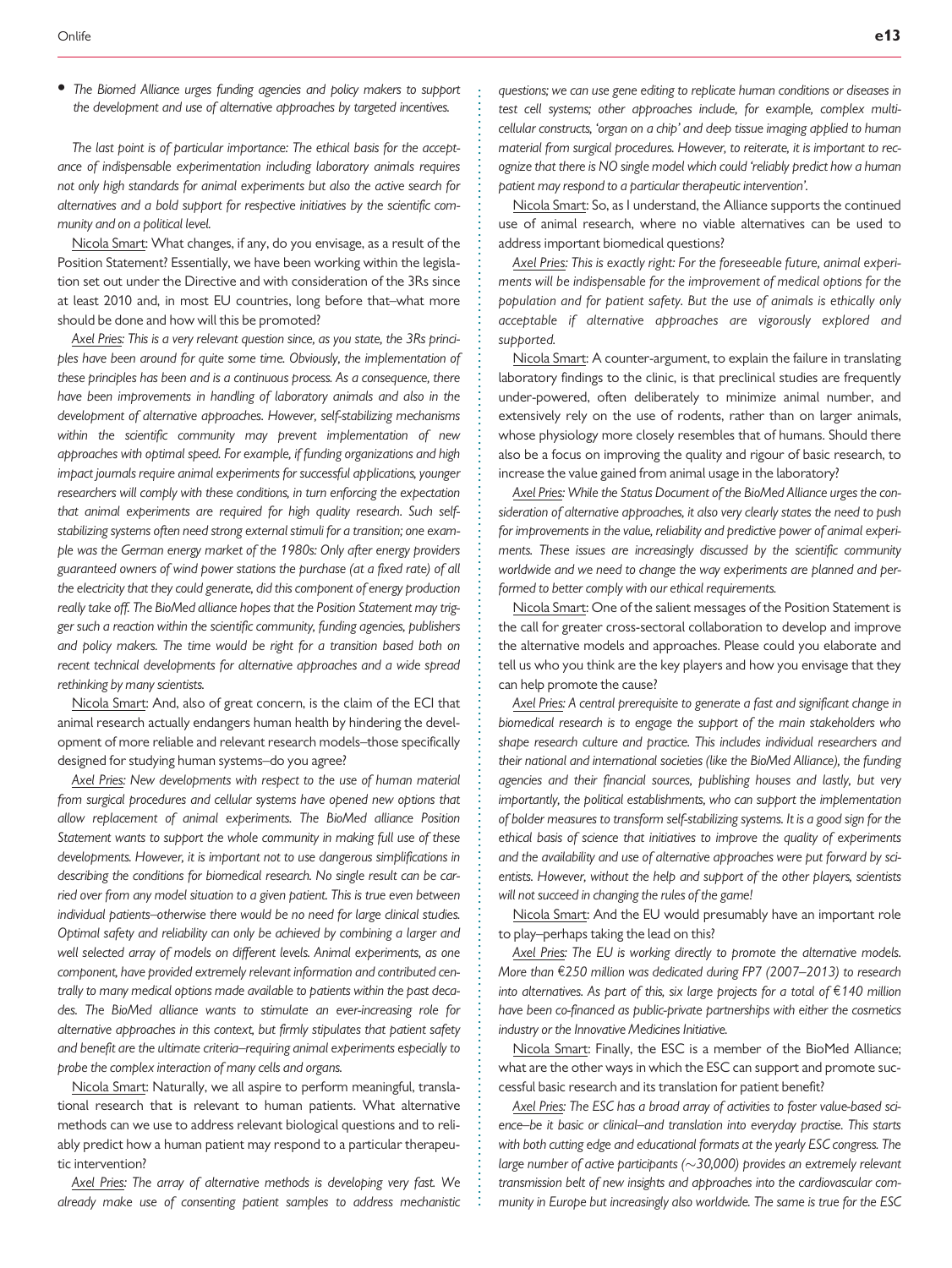Nicola Smart: Professor Dirnagl, as we have heard, the EU commission state that the phasing out of animal testing should be a future goal for EU legislation. That's a strong statement of intent–how do you respond to that?

Ulrich Dirnagl: My view is, and I'm sure many, even most, researchers would agree, that animal experiments are still indispensable for some aspects of biomedical translation; furthermore, that animal experiments for the development of medical options are in line with general ethical concepts. However, we must recognize the scope for further refining animal experiments in order to maximize the benefit for patients and minimize harm for animals. In addition, we need to improve on the design, conduct, analysis and reporting of current research in preclinical biomedicine, not only to reduce harm, but also to improve the predictive power and value of the research.

Nicola Smart: As you know, the current EU Directive 2010/63/EU already seeks to enforce and harmonize high standards for animal experiments with the aim to both maximize beneficial outcome and minimize harm for animals. So, what more should be done and how will this be promoted?

Ulrich Dirnagl: What we need is an engagement of the stakeholders, in particular the institutions, such as the universities, the professional societies and journals, but also the funders. In particular if we want to improve the predictiveness, robustness, and value of animal experiments we need a major change of research culture. This mandates changing some of the perverse incentives in the academic reward system–which foster publication of spectacular findings with shaky evidence behind them and suppress the publication of null and negative results.

Nicola Smart: The ECI 'Stop vivisection' and groups opposing animal use in research claim that animal welfare is compromised in laboratory conditions and that experiments cause pain and suffering – is this a fair reflection of most animal research?

Ulrich Dirnagl: I personally think that there may be some 'black sheep' out there, which is regrettable, and needs to be stopped. However, I believe that most biomedical researchers take animal welfare very seriously and plan and conduct their experiments accordingly. Certainly, the strict regulations and ethics committees that govern animal welfare in EU labs, both relating to the animal housing and the actual experiments, have substantially improved mat. . . . . . . . . . . . . . . . . . . . . . . . . . . . . . . . . . . . . . . . . . . . . . . . . . . . . . . . . . . . . . . . . . . . . . . . . . . . . . . . . . . . . . . . . . . . . . . . . . . . . . . . . . . . . . . . . . . . . . . . . . . . .

ters. However, we do have a problem related to bias (lack of blinding and randomization, for example), selective analysis as well as reporting. In addition, most experimental series lack statistical power. Hence, the literature abounds with false positive results, which also explains at least partially why we are currently experiencing a 'replication crisis'.

Nicola Smart: So you believe it's more a question of increasing stringency and robustness of animal studies–not that animal models cannot accurately model human disease?

Ulrich Dirnagl: We know that animal experiments can be highly predictive, and are mandatory to inform on the safety and efficacy of novel treatment strategies. But we have to concede that rather a lot of previous animal research produced results that were non informative, in some cases even misleading. Again, I strongly believe that a large proportion of the translational failures are grounded in low internal and external validity of some of the experimental studies on which the clinical trials were based, as well as their exceedingly low statistical power. In combination with a strong bias towards the publication of positive findings, it is perhaps not surprising that we see a low reproducibility and minimal predictive power for human relevance. This problem, by the way, also affects the literature which utilizes the so-called 'alternative methods', where the same shortcomings (low internal validity and power) are combined with potentially contaminated or non–validated biologicals and cell lines. In sum, we need to improve preclinical research in general.

Nicola Smart: You have underlined a rather urgent need to bring about change. What can we, the scientific community, do to improve the reproducibility and applicability of our findings? We strive to demonstrate impact in our research but are we in danger of losing sight of what is most important–relevance?

Ulrich Dirnagl: Clearly, what's needed is a change in culture. This includes not only modifications in the reward and incentive system of academic medicine, but also education and training, as well as measures, such as the use of electronic laboratory notebooks, replication studies and multicenter randomized preclinical trials, study preregistration and publication of negative results, among many others. I think we know what to do, over the last few years there have been many symposia and learned papers with a lot of good intention and excellent suggestions. Now it's time to act.

Nicola Smart: Indeed. On that note, I would like to thank both our interviewees, Professors Pries and Dirnagl, once again, for sharing with us their views and the value of their experience. A timely dialogue with the scientific community on maximizing the value and rigour of animal experimentation, alongside the drive to identify and consider alternative approaches, may promote the drive towards improving the translation of basic discoveries and putative therapies from the laboratory to the clinic. .